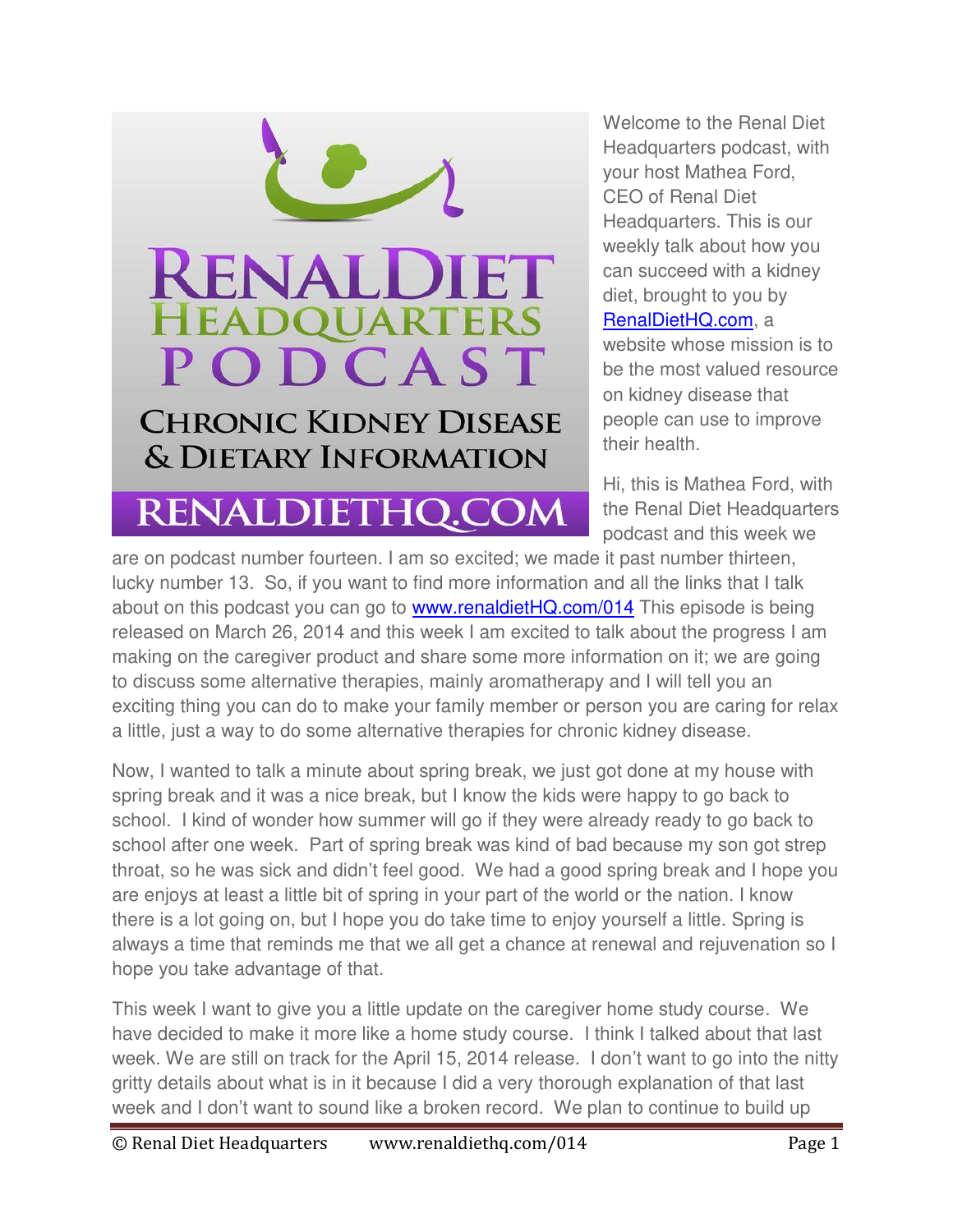the items that are in it. I have got some things in the works and I am excited about those. I will have it ready for release on April  $15<sup>th</sup>$ , 2014. I hope to release it early but I am not sure about that. If you want to know more, we are starting to build the webpage and information and as I have said before, it is \$47 until April 15, 2014. It may get released early but you can go to **www.renaldietHQ.com/go/caregiver** to find out more. If you have any questions, go ahead and email me at **podcast@renaldietHQ.com** I would love to answer your questions. It will be about 100 pages and organized like a home study course, you will have the opportunity to get a physical copy (if you are in the United States), if outside the U.S. there will be a different price for digital only version and in the U.S. as well. For now I am only doing the physical printed copy.

This week we are going to talk about, obviously this will probably be a little shorter podcast because we are already talking about topic #2 at 4 minutes in, I want to talk about the alternative therapies for chronic kidney disease and aromatherapy is one I specifically want to talk about. I have spent a lot of time learning about aromatherapy for this product we are getting ready to release. Aromatherapy is important to understand that it is complementary medicine; it is not something that you are going to do instead of what the doctor orders. It is not considered to heal you; it just compliments what your doctor is already doing. The oils, the essential oils, are distilled and you can look them up on YouTube if you fell like seeing how they distill the oils. Basically there is a pretty complicated process but you get very little oil for the amount of matter that you start with.

I want to tell you about how they are going to affect your body. So, one thing I talk about in my book, and I do have another book also that is module 12 that will talk about alternative treatments, so the caregiver guide goes into the extensive detail about aromatherapy, reflexology and craniosacral therapy, but I also have a 60 page guide that is a short book on aromatherapy and other alternative therapies for chronic kidney disease, but it goes over many more, it kind of briefly goes over things so you can decide if it is something you are interested in.

Something that is interesting to think about with aromatherapy and aromatherapy oils; you might think if you apply some oil, smelly oil, or if I inhale smelly oil it does not really make a lot of difference, but, you can do an experiment where you take a clove of garlic and you rub it on the soles of your feet. Rub it pretty liberally on the soles of your feet. Give it about 20 minutes to spread through your body and get absorbed. Then, let someone smell your breath. They will smell garlic on your breath. Obviously you didn't put the nasty piece of garlic you just rubbed on your feet in your mouth, but somehow the oil has gotten from your feet and into your body. So that tells you that it is getting transported through your body and is able to go to different parts of your body, which convinces me that it can make a difference.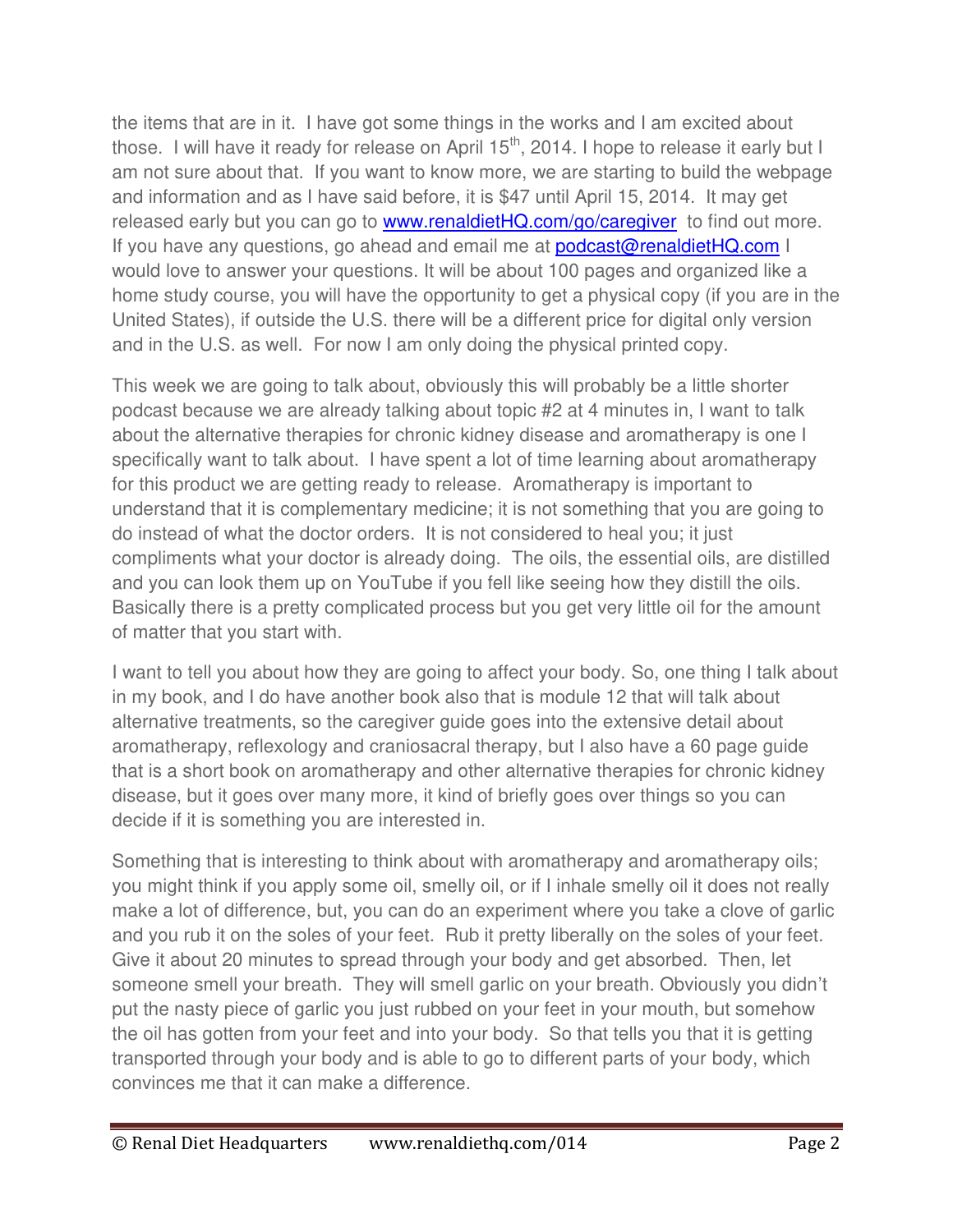These oils are not to be directly applied to anything, I read a blog today where someone said they put like 10 drops of grapefruit oil in their water, and then they drank it, and I thought Oh My Goodness that just sounds disgusting. I defiantly don't recommend that you ingest them, that is something that is highly discouraged.

One of the methods of application is to put it in a lotion. If you put the oil in a lotion, or massage oil, then you can put it on your body, and it does not matter where you put it, it will make it to the part of your body that needs the healing from the aromatherapy. So think about it this way, you put it in a carrier oil, like a sunflower oil or something, then mix the product with the carrier oil, then apply it to the body in a massaging manner, on the shoulders, hands, or arms, and then it gets absorbed into the body through the pores and it makes the emotional or physical difference that you expect. Now you can also put it in a cream or a lotion so you can do the same sort of thing, where you put some drops in to a ready-made lotion the is unscented, and you add whatever oil you would like to help with dealing the emotions and things you have listed to deal with.

So that is something that I strongly encourage you to think about doing. Another thing you can do is put, about 10 drops of oil in your bath water. So if you pour a warm bath, put in 10 drops of oil in there and then let it distribute through the air, and then go in there and absorb it. You don't even have to smell it for it to work. It will go into your sinuses and your body pores when you get in the bathtub. Just relax and let it adjust and treat your emotions. Those are some different ways you can use aromatherapy.

I want to talk about some great aromatherapy oils for you. One of the favorite aromatherapy oils for people with chronic kidney disease is lavender. I am sure you have seen lavender lots of places. Lavender helps you sleep, it is cooling, it is calming, soothing and it relieves pain. Lavandula angustifolia is very helpful oil for guiding the caregiver into understanding the patients' needs. So remember, this month is also about being a caregiver, remember as a caregiver, that you will be affected by these oils, you will smell them and have them on your hand from massaging them into the person's body, or you may have them in the bath and you may be in there with them. That lavender is going to help you sooth and be soothed and relax. Lavender is one of the best ones you can use. There are lots of different kinds of lavender.

Another oil that is very helpful, when used together is chamomile and lavender and that will help with itchy skin. You can do a little chamomile and lavender in some lotion and that will be a good combination to help with itchy skin. For difficulties falling asleep or staying asleep, lavender and chamomile oil, not tea, and spikenard are good. Let me tell you a little bit about spikenard it is a very ancient oil and it is blue. It is expensive, but useful if a condition becomes very acute. Chronic pain and terrible insomnia are both helped by spikenard. It is antibacterial, which means it helps with infections and stuff too.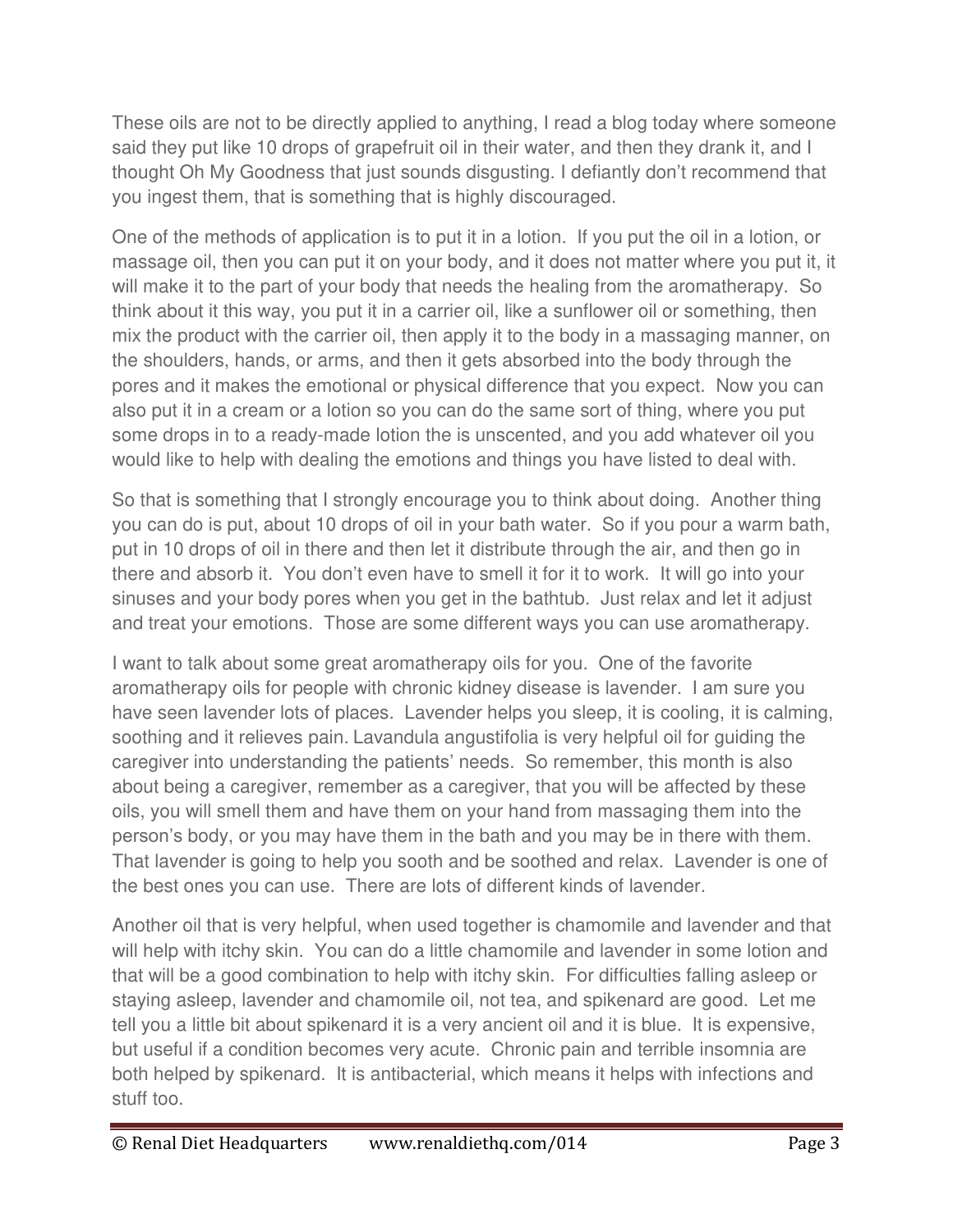When someone is feeling fear, maybe they have a fear of dying or surgery or something; marjoram and chamomile, both of those are oils. So you can use those oils and put them in massage oil or lotion and apply them several times a day to the arms or feet and accessible area and they will get in the system, and after a day or two it should help.

Now something that you should not use is cinnamon oil or camphor oil, they are way too strong for people with kidney disease and you should avoid them. Don't use cinnamon oil, don't use camphor oil. Just be careful and stay away from those.

I again want to remind you not to drink any oils. I mentioned that someone said something about drinking grapefruit oil that is defiantly not a recommended way to take oil, especially someone with chronic kidney disease.

This week, I really wanted to take some time and talk about something as a caregiver that you can do to help, and if you liked this little bit of talking that I did about aromatherapy, all the details are in the book. So there are like 25 oils, there are extensive detail about how to mix them, ratios, other ways to apply the oils, where to find them and those things. So if you want some more help with that, there are other conditions and recommendations for which oils to use, if you are interested in using that. Even the reflexology you can use in combination with the aromatherapy and it really will help the patient for you.

I am once again, just want to reiterate, I am very excited, we are well on the way with the new product. After that we will have the dialysis breakfast cookbook I have been working on. If you know you are going to go to the kidney meeting out in Las Vegas that I mentioned last week, then the links are in the show notes. If you know you are going to the meeting, let me know so we can meet and talk about how you are doing, I would love to get a chance to meet you and find out more about your needs and how I can meet them. If you have any suggestions for future podcasts or you have someone you want me to interview, let me know and I will approach that person about doing an interview and see what we can arrange. I want to thank you again, I have a series of people who listen to this podcast every week and who download it faithfully, and I want you to know how much I appreciate you. I would love to hear from you and hear how you feel about the show and any suggestions you might have. So send me a note. Otherwise I appreciate your time this week and I hope you have enjoyed listening to a little bit about aromatherapy.

Next week is going to be April, and it will be about stress. So next month all the talks are going to be on stress. I am going to have quite a bit of stress next month and I will talk to you about it maybe midmonth about some of the things that are going to be stressful for me in the month. I can't talk about them yet, but I will disclose them at that